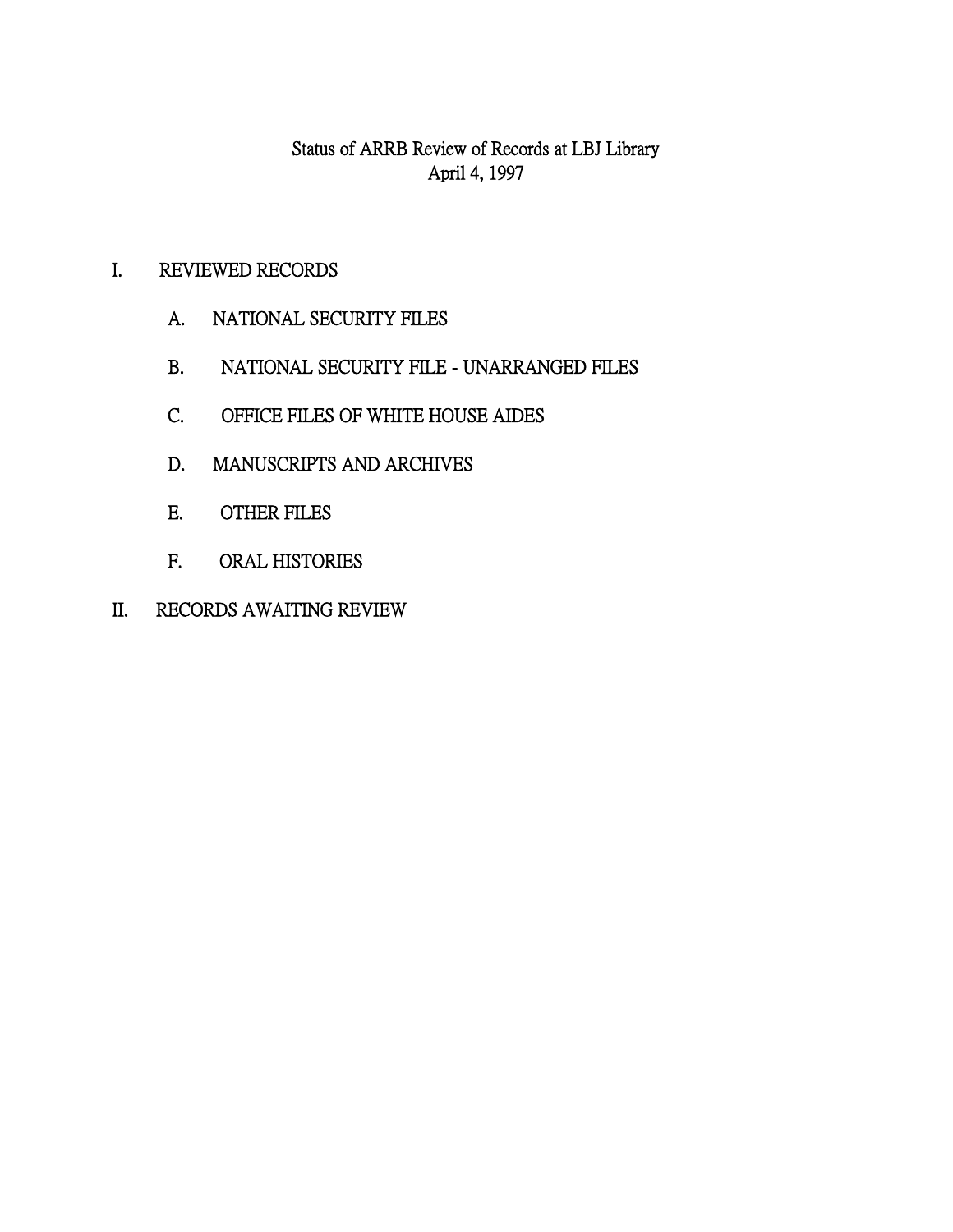## I. REVIEWED RECORDS (requested by and reviewed by ARRB)

(an asterisk \* signifies that the box contains records designated either AR or EHU)

# A. NATIONAL SECURITY FILES

a. Files Containing ARs and/or EHUs Head of State Correspondence File Box 12

### Speech File Boxes 1 and 2

Vice Presidential Security File Boxes 5, 6, 8-10

### Intelligence File Box 9

## National Intelligence Estimates Box 9

## Memos To The President Boxes 1, 5,

## Vietnam Country File

Boxes 1-16, 48, 52-54, 97-103, 227-29, 263

Vietnam - Meeting Notes File

## Country Files - Latin America Box 5, 17-18, 61

## White House Central File: Famous Names RFK Files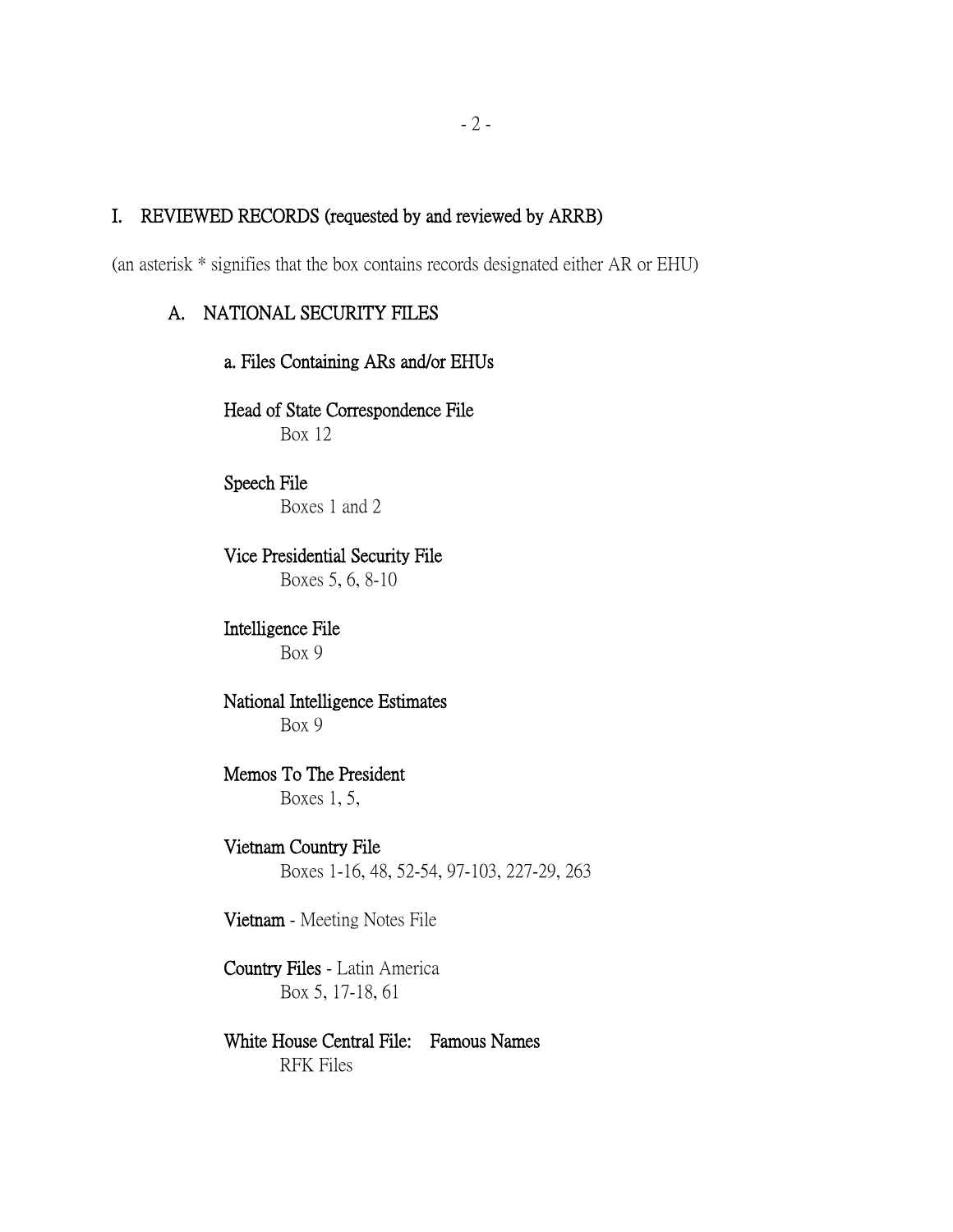## b. Files Reviewed With No ARs Identified

#### International Meetings and Travel File

Box 1

## Agency File

Box 43 Box 51

### Vice Presidential Security File

Boxes 1, 4, 7, 11, 13, 15, 17

### National Intelligence Estimates

Boxes 5, 7

# National Security Action Memorandums (NSAMS)

Boxes 1-3, 5, 6

## National Security Council Meetings

Boxes 1-2

## Country Files

Vietnam Box 199 Latin America Boxes 16, 61 Europe and USSR Boxes 217, 228

## Intelligence Briefings

Boxes 1-10

# USSR and Eastern Europe

Boxes 1, 5, 50 Cabinet Papers Box 1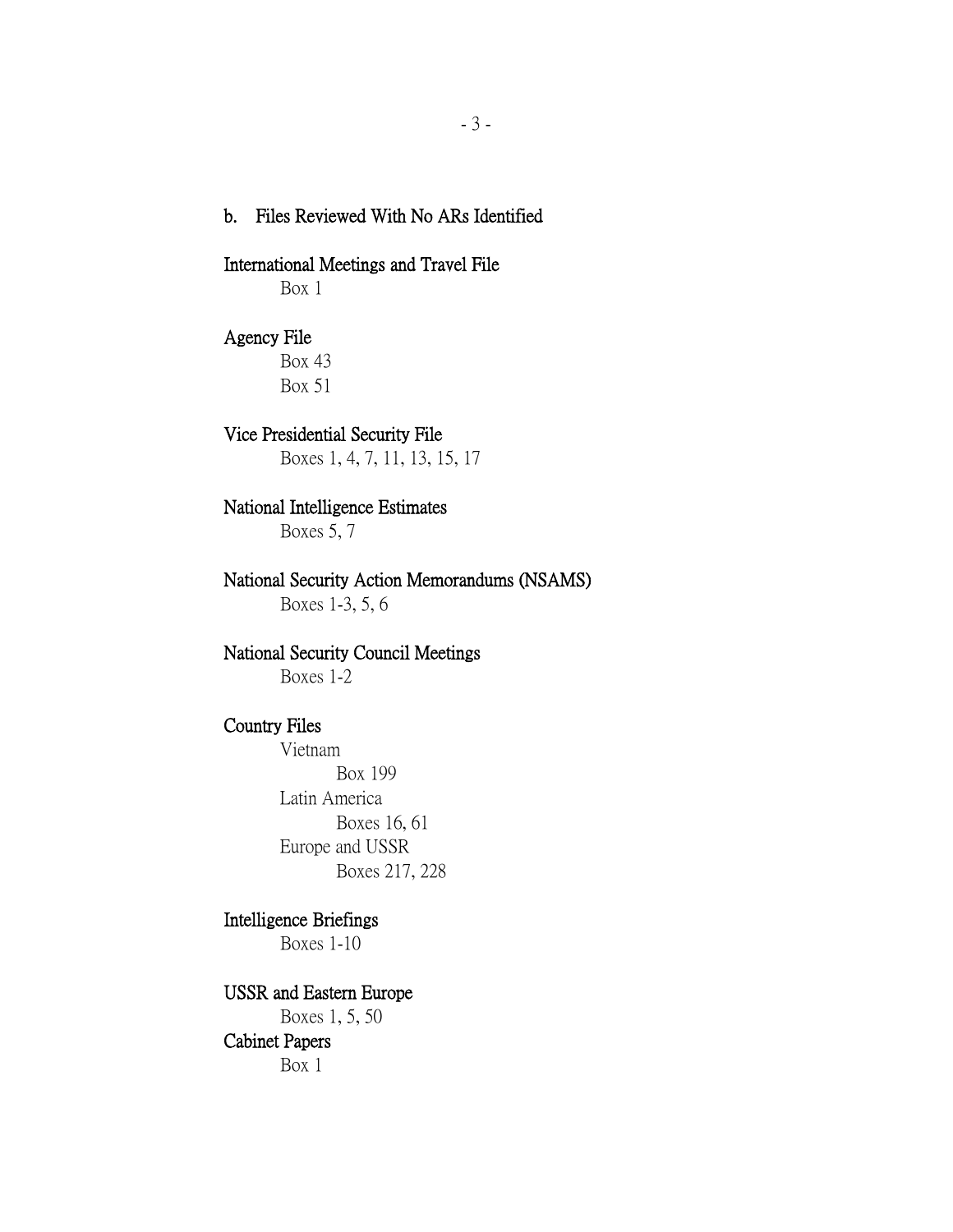## White House Central Files-Confidential File

ND 19/CO 312 and CO 312 Vietnam/Southeast Asia 11/24/63-12/31/64 Donor Closed Name File- Robert Kennedy

#### President**'**s Appointment File (Diary Back-up)

All Vietnam-related from 11/24/63-12/31/64 and 1/64-12/64

#### White House Famous Names

Notes with meeting with RFK on April 3, 1968 during which Vietnam was discussed 4/3/68

#### Vice Presidential Collections

Material on Vice President Johnson's trip to Vietnam and Southeast Asia, notes and other material on NSC meetings for 1961-63, and memos to Vice President Johnson on foreign policy issues from Col. Howard Burris 1961-63

## B. NATIONAL SECURITY FILE - UNARRANGED FILES

Boxes 5, 7, 8, 10, 13 FRC, 14, 15,16,17, 19, 21, 27, 28, 29, 30 Bromley Smith Files

### C. OFFICE FILES OF WHITE HOUSE AIDES (Separate from Manuscripts) Reviewed

C.V. Clifton Mildred  $Stegal<sup>1</sup>$ George Ball McNaughton McGeorge Bundy

### D. MANUSCRIPTS AND ARCHIVES

George Ball McGeorge Bundy James U. Cross Alain C. Enthoven Robert S. McNamara John Roche

 $\overline{a}$ 

<sup>1</sup>The ARRB has been provided, to date, all requested name files in the Mildred Steagall collection. The ARRB may supplement its list in the future.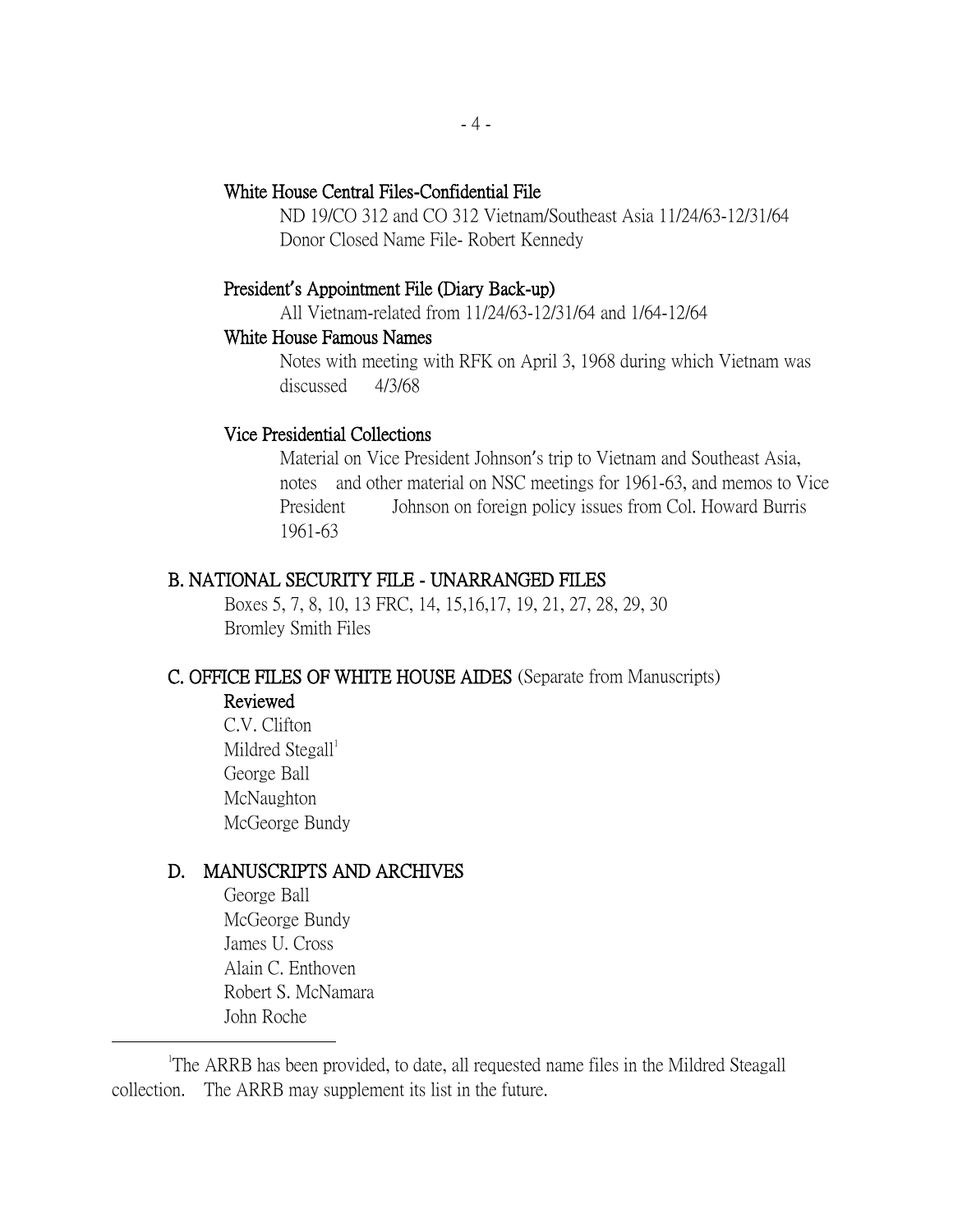Bromley Smith Paul C. Warnke (McNaughton papers) Thomas Mann

### E. OTHER FILES REVIEWED

McCone Briefing Memoranda Mildred Stegall - Clark Committee Binder Daily Diaries Diary Backup

### F. ORAL HISTORIES

Ron Goldfarb Courtney A. Evans Ray S. Cline Lt. Gen. John J. Davis Jesse Curry Hale Boggs Ramsey Clark

## II. RECORDS AWAITING REVIEW (requested by but unreviewed by ARRB)

## NATIONAL SECURITY FILES

## Pres. Committee on the Warren Report

Boxes 13-15

## Situation Room File

Boxes 1, 55, 58

### Vice Presidential Security File

Boxes 5, 8-10

#### Intelligence File

 $\overline{a}$ 

Box 7

## OFFICE FILES OF WHITE HOUSE  $AIDES<sup>2</sup>$  (Separate from Manuscripts)

<sup>2</sup>The ARRB has been provided, to date, all requested name files in the Mildred Steagall collection. The ARRB may supplement its list in the future.